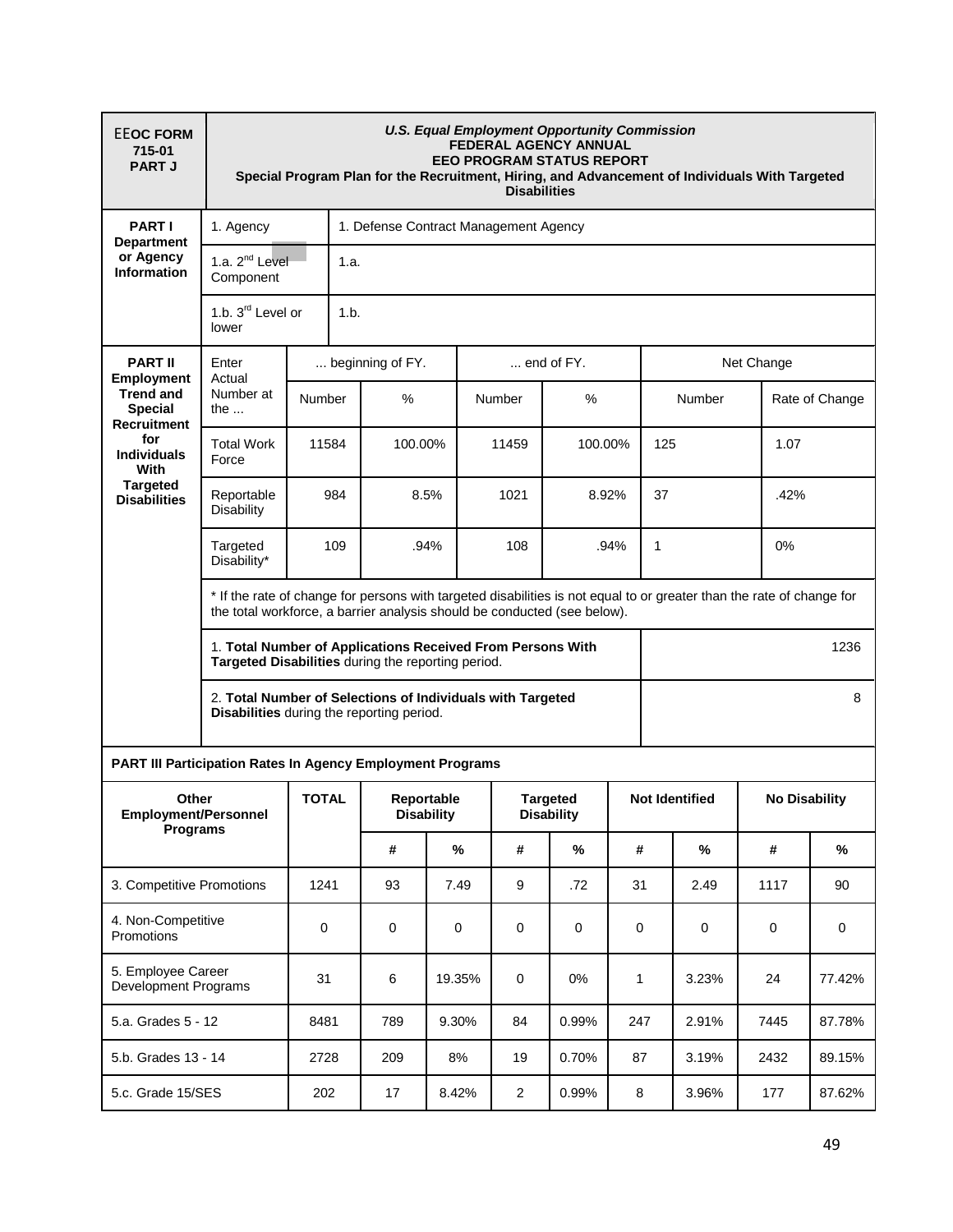| 6. Employee Recognition<br>and Awards                                                                               |                                                                                                                                                                                                                                                                                                                                                                                                                                                                                                                                                                                                                                                                                                                                                                                                                                                                                                                                                                                                                                                                                                                                                                                                                                                                                                                                                                           | 155                                                                                                                                                                                                                                                                                                                                                                                                                                                                                                                                                                                                                                                                                              | 23                                                        | 14.84%                                                                                                                                                                                                                                                                                                                                                                                                   | 1     | 0.65% | 8              | 34.78% | 130     | 83.87% |  |  |
|---------------------------------------------------------------------------------------------------------------------|---------------------------------------------------------------------------------------------------------------------------------------------------------------------------------------------------------------------------------------------------------------------------------------------------------------------------------------------------------------------------------------------------------------------------------------------------------------------------------------------------------------------------------------------------------------------------------------------------------------------------------------------------------------------------------------------------------------------------------------------------------------------------------------------------------------------------------------------------------------------------------------------------------------------------------------------------------------------------------------------------------------------------------------------------------------------------------------------------------------------------------------------------------------------------------------------------------------------------------------------------------------------------------------------------------------------------------------------------------------------------|--------------------------------------------------------------------------------------------------------------------------------------------------------------------------------------------------------------------------------------------------------------------------------------------------------------------------------------------------------------------------------------------------------------------------------------------------------------------------------------------------------------------------------------------------------------------------------------------------------------------------------------------------------------------------------------------------|-----------------------------------------------------------|----------------------------------------------------------------------------------------------------------------------------------------------------------------------------------------------------------------------------------------------------------------------------------------------------------------------------------------------------------------------------------------------------------|-------|-------|----------------|--------|---------|--------|--|--|
| 6.a. Time-Off Awards (Total<br>hrs. awarded)                                                                        |                                                                                                                                                                                                                                                                                                                                                                                                                                                                                                                                                                                                                                                                                                                                                                                                                                                                                                                                                                                                                                                                                                                                                                                                                                                                                                                                                                           | 33427                                                                                                                                                                                                                                                                                                                                                                                                                                                                                                                                                                                                                                                                                            | 2645                                                      | 7.91%                                                                                                                                                                                                                                                                                                                                                                                                    | 396   | 1.18% | 983            | 2.94%  | 28973   | 86.68% |  |  |
| 6.b. Cash Awards (total \$\$\$<br>awarded)                                                                          |                                                                                                                                                                                                                                                                                                                                                                                                                                                                                                                                                                                                                                                                                                                                                                                                                                                                                                                                                                                                                                                                                                                                                                                                                                                                                                                                                                           | 8688794                                                                                                                                                                                                                                                                                                                                                                                                                                                                                                                                                                                                                                                                                          | 515515                                                    | 5.93%                                                                                                                                                                                                                                                                                                                                                                                                    | 65052 | 0.75% | 249944         | 2.88%  | 7726720 | 88.93% |  |  |
| 6.c. Quality-Step Increase                                                                                          |                                                                                                                                                                                                                                                                                                                                                                                                                                                                                                                                                                                                                                                                                                                                                                                                                                                                                                                                                                                                                                                                                                                                                                                                                                                                                                                                                                           | 46                                                                                                                                                                                                                                                                                                                                                                                                                                                                                                                                                                                                                                                                                               | $\overline{2}$                                            | 4.35%                                                                                                                                                                                                                                                                                                                                                                                                    | 0     | 0.00% | $\overline{2}$ | 4.35%  | 41      | 89.13% |  |  |
| <b>EEOC FORM</b><br>715-01                                                                                          |                                                                                                                                                                                                                                                                                                                                                                                                                                                                                                                                                                                                                                                                                                                                                                                                                                                                                                                                                                                                                                                                                                                                                                                                                                                                                                                                                                           | Special Program Plan for the Recruitment, Hiring, and Advancement of Individuals With<br><b>Targeted Disabilities</b>                                                                                                                                                                                                                                                                                                                                                                                                                                                                                                                                                                            |                                                           |                                                                                                                                                                                                                                                                                                                                                                                                          |       |       |                |        |         |        |  |  |
| <b>DOD Defense Contract Management Agency</b>                                                                       |                                                                                                                                                                                                                                                                                                                                                                                                                                                                                                                                                                                                                                                                                                                                                                                                                                                                                                                                                                                                                                                                                                                                                                                                                                                                                                                                                                           |                                                                                                                                                                                                                                                                                                                                                                                                                                                                                                                                                                                                                                                                                                  | For period covering October 1, 2014 to September 30, 2015 |                                                                                                                                                                                                                                                                                                                                                                                                          |       |       |                |        |         |        |  |  |
| Part IV<br><b>Identification and</b><br><b>Elimination of</b><br><b>Barriers</b><br>whether there are any barriers. |                                                                                                                                                                                                                                                                                                                                                                                                                                                                                                                                                                                                                                                                                                                                                                                                                                                                                                                                                                                                                                                                                                                                                                                                                                                                                                                                                                           |                                                                                                                                                                                                                                                                                                                                                                                                                                                                                                                                                                                                                                                                                                  |                                                           | Agencies with 1,000 or more permanent employees MUST conduct a barrier analysis to address any<br>barriers to increasing employment opportunities for employees and applicants with targeted<br>disabilities using FORM 715-01 PART I. Agencies should review their recruitment, hiring, career<br>development, promotion, and retention of individuals with targeted disabilities in order to determine |       |       |                |        |         |        |  |  |
| Part V<br><b>Goals for</b><br><b>Targeted</b><br><b>Disabilities</b>                                                | Agencies with 1,000 or more permanent employees are to use the space provided below to describe<br>the strategies and activities that will be undertaken during the coming fiscal year to maintain a<br>special recruitment program for individuals with targeted disabilities and to establish specific goals<br>for the employment and advancement of such individuals. For these purposes, targeted disabilities<br>may be considered as a group. Agency goals should be set and accomplished in such a manner as<br>will affect measurable progress from the preceding fiscal year. Agencies are encouraged to set a<br>goal for the hiring of individuals with targeted disabilities that is at least as high as the anticipated<br>losses from this group during the next reporting period, with the objective of avoiding a decrease in<br>the total participation rate of employees with disabilities.<br>Goals, objectives and strategies described below should focus on internal as well as external<br>sources of candidates and include discussions of activities undertaken to identify individuals with<br>targeted disabilities who can be (1) hired; (2) placed in such a way as to improve possibilities for<br>career development; and (3) advanced to a position at a higher level or with greater potential than<br>the position currently occupied. |                                                                                                                                                                                                                                                                                                                                                                                                                                                                                                                                                                                                                                                                                                  |                                                           |                                                                                                                                                                                                                                                                                                                                                                                                          |       |       |                |        |         |        |  |  |
| <b>Established a Numerical</b><br>Goal?                                                                             |                                                                                                                                                                                                                                                                                                                                                                                                                                                                                                                                                                                                                                                                                                                                                                                                                                                                                                                                                                                                                                                                                                                                                                                                                                                                                                                                                                           | Yes                                                                                                                                                                                                                                                                                                                                                                                                                                                                                                                                                                                                                                                                                              |                                                           |                                                                                                                                                                                                                                                                                                                                                                                                          |       |       |                |        |         |        |  |  |
| Goal                                                                                                                |                                                                                                                                                                                                                                                                                                                                                                                                                                                                                                                                                                                                                                                                                                                                                                                                                                                                                                                                                                                                                                                                                                                                                                                                                                                                                                                                                                           | Increase by 50 positions over 5 years                                                                                                                                                                                                                                                                                                                                                                                                                                                                                                                                                                                                                                                            |                                                           |                                                                                                                                                                                                                                                                                                                                                                                                          |       |       |                |        |         |        |  |  |
| <b>Strategies</b>                                                                                                   |                                                                                                                                                                                                                                                                                                                                                                                                                                                                                                                                                                                                                                                                                                                                                                                                                                                                                                                                                                                                                                                                                                                                                                                                                                                                                                                                                                           | Provide senior managers and hiring managers with in-depth training on<br>reasonable accommodation and working with individuals with disabilities, special hiring<br>authorities and the importance of targeted recruitment activities among individuals with<br>disabilities.<br>Market the Computer/Electronic Accommodation Program to retain employees with<br>disabilities.<br>Develop and implement a "Recruiting Individuals With Targeted Disabilities" guide that<br>includes an initiative to assist individuals with career assessment, planning and<br>development. Develop a 4-5 year plan, providing annual directorate goals for hiring<br>individuals with targeted disabilities. |                                                           |                                                                                                                                                                                                                                                                                                                                                                                                          |       |       |                |        |         |        |  |  |